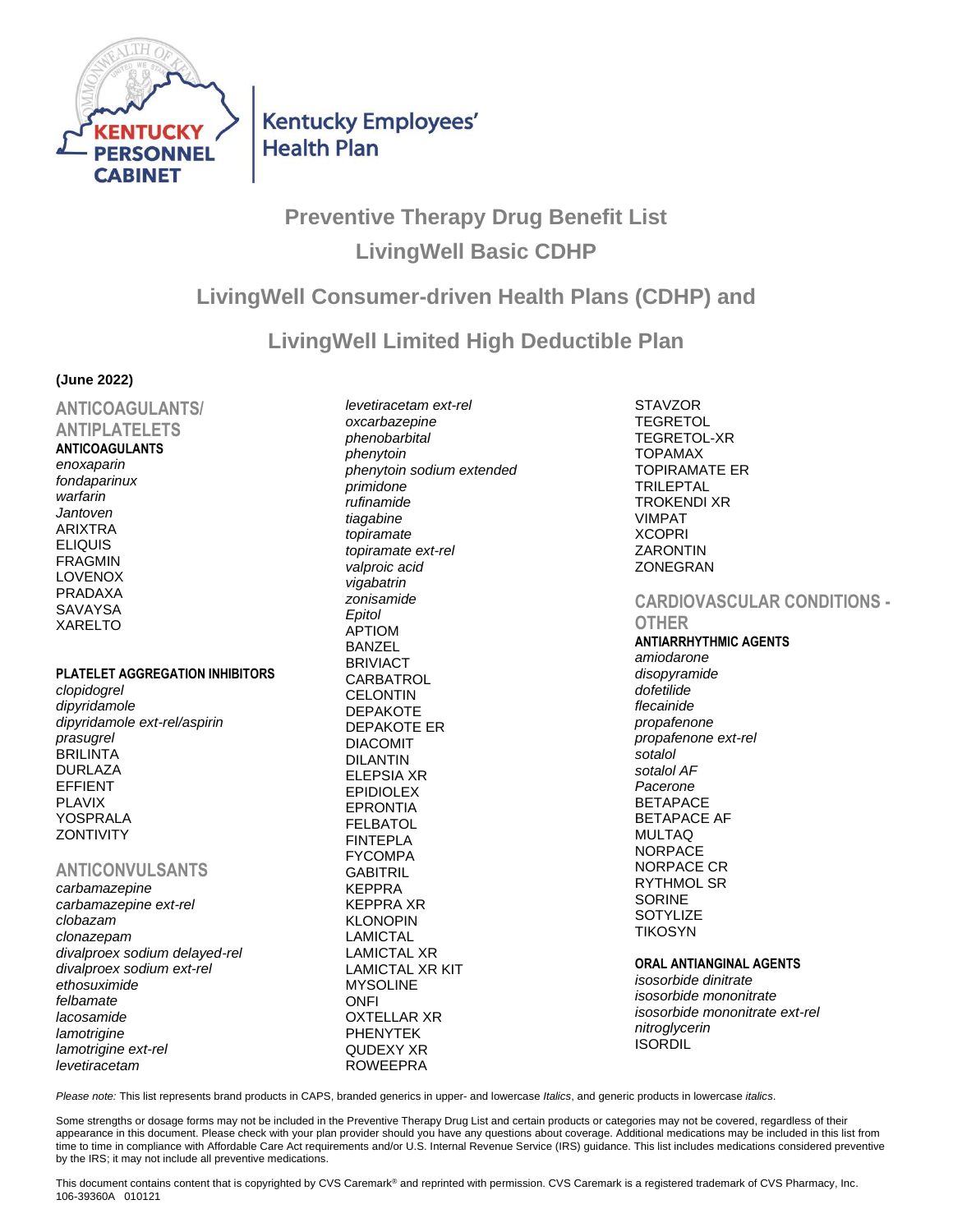*Sublingual and chewable formulations are not included on this list.*

**TRANSDERMAL/TOPICAL ANTIANGINAL AGENTS** *nitroglycerin transdermal* NITRO-BID NITRO-DUR

#### **CORONARY ARTERY DISEASE ANTIHYPERLIPIDEMICS**

*atorvastatin cholestyramine colestipol colesevelam ezetimibe fenofibrate fenofibric acid fenofibric acid delayed-rel fluvastatin fluvastatin ext-rel gemfibrozil icosapent ethyl lovastatin niacin ext-rel pravastatin rosuvastatin simvastatin Niacor Prevalite* ALTOPREV ANTARA COLESTID CRESTOR EZALLOR SPRINKLE FENOFIBRIC ACID FENOGLIDE FIBRICOR FLOLIPID LESCOL XL LIPITOR LIPOFEN LIVALO LOPID NIASPAN PRALUENT **TRICOR** TRILIPIX VASCEPA WELCHOL ZETIA ZOCOR ZYPITAMAG

#### **COMBINATION ANTIHYPERLIPIDEMICS**

*amlodipine/atorvastatin ezetimibe/simvastatin* CADUET EZETIMIBE/ROSUVASTATIN ROSZET VYTORIN

**HEMATOLOGIC AGENTS** ADVATE ADYNOVATE AFSTYLA ALPHANATE ALPHANINE SD ALPROLIX BEBULIN BENEFIX **COAGADEX CORIFACT** ELOCTATE ESPEROCT FEIBA HEMOFIL M HUMATE-P IDELVION IXINITY JIVI KOATE-DVI KOGENATE FS KOVALTRY NOVOEIGHT NUWIQ PROFILNINE RECOMBINATE RIXUBIS TRETTEN XYNTHA

#### **HYPERTENSION**

**ACE INHIBITORS/ANGIOTENSIN II RECEPTOR ANTAGONISTS AND COMBINATION AGENTS** *amlodipine/benazepril amlodipine/olmesartan benazepril benazepril/hydrochlorothiazide candesartan candesartan/hydrochlorothiazide captopril enalapril enalapril/hydrochlorothiazide fosinopril fosinopril/hydrochlorothiazide irbesartan irbesartan/hydrochlorothiazide lisinopril lisinopril/hydrochlorothiazide losartan losartan/hydrochlorothiazide moexipril olmesartan olmesartan/hydrochlorothiazide olmesartan/amlodipine/HCTZ perindopril quinapril quinapril/hydrochlorothiazide ramipril telmisartan telmisartan/hydrochlorothiazide trandolapril trandolapril/verapamil ext-rel valsartan*

*valsartan/hydrochlorothiazide* **ACCUPRIL** ACCURETIC ALTACE ATACAND ATACAND HCT AVALIDE AVAPRO BENICAR BENICAR HCT COZAAR DIOVAN DIOVAN HCT EDARBI EDARBYCLOR EPANED HYZAAR **LOTENSIN** LOTENSIN HCT LOTREL MICARDIS MICARDIS HCT PRESTALIA **QBRELIS** VALSARTAN VASERETIC VASOTEC ZESTORETIC **ZESTRIL** 

#### **BETA-BLOCKERS AND COMBINATION AGENTS**

*acebutolol atenolol atenolol/chlorthalidone betaxolol bisoprolol bisoprolol/hydrochlorothiazide carvedilol carvediolol ext-rel labetalol metoprolol metoprolol succinate ext-rel metoprolol/hydrochlorothiazide nadolol* nebivolol *pindolol propranolol propranolol ext-rel timolol maleate* BYSTOLIC COREG COREG CR CORGARD DUTOPROL INDERAL LA LEVATOL LOPRESSOR TENORETIC **TENORMIN** TIMOLOL MALEATE TOPROL-XL TRANDATE ZIAC

*Please note:* This list represents brand products in CAPS, branded generics in upper- and lowercase *Italics*, and generic products in lowercase *italics*.

Some strengths or dosage forms may not be included in the Preventive Therapy Drug List and certain products or categories may not be covered, regardless of their appearance in this document. Please check with your plan provider should you have any questions about coverage. Additional medications may be included in this list from time to time in compliance with Affordable Care Act requirements and/or U.S. Internal Revenue Service (IRS) guidance. This list includes medications considered preventive by the IRS; it may not include all preventive medications.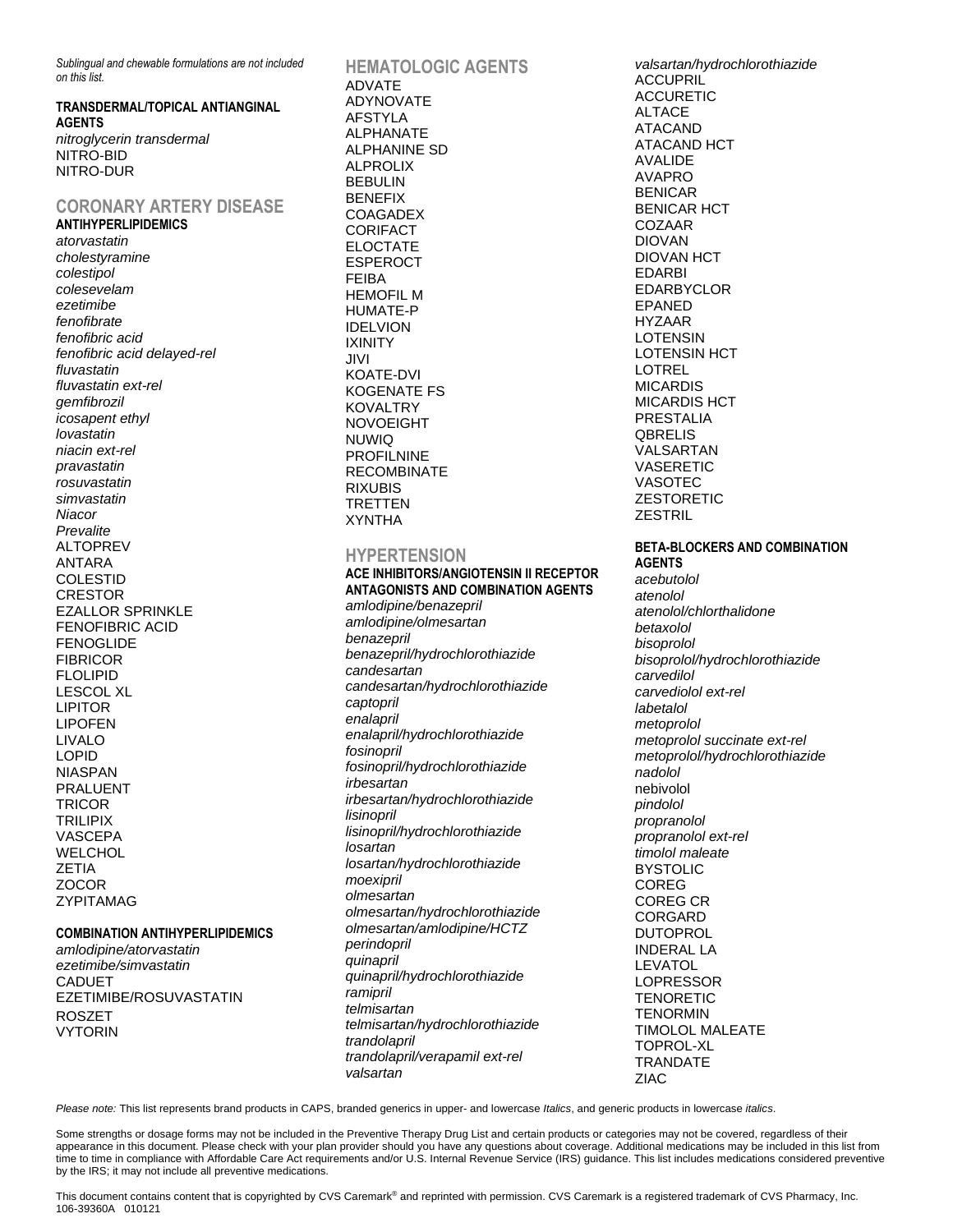**CALCIUM CHANNEL BLOCKERS AND COMBINATION AGENTS** amlodipine diltiazem diltiazem ext-rel diltiazem XR felodipine ext-rel isradipine nicardipine nifedipine nifedipine ext-rel nisoldipine ext-rel verapamil verapamil ext-rel Afeditab CR Cartia XT Dilt-XR Matzim LA Nifediac CC Taztia XT **CALAN SR** CARDIZEM CARDIZEM CD **CARDIZEM LA CONJUPRI ISOPTIN SR KATERZIA NORLIQVA NORVASC** PROCARDIA XL **SULAR TIAZAC** VERELAN **VERELAN PM** 

#### **DIURETICS**

amiloride/hydrochlorothiazide chlorthalidone hydrochlorothiazide indapamide spironolactone/hydrochlorothiazide triamterene/hydrochlorothiazide **ALDACTAZIDE DIURIL** MAXZIDE **THALITONE** 

#### OTHER ANTIHYPERTENSIVE AGENTS

aliskiren amlodipine/telmisartan clonidine clonidine transdermal guanfacine hydralazine minoxidil reserpine **AZOR** CATAPRES-TTS **EXFORGE EXFORGE HCT METHYLDOPA TEKTURNA TEKTURNA HCT** 

### **TRIBENZOR**

**IMMUNIZING AGENTS ALLERGENIC EXTRACTS ALLERGENIC EXTRACTS GRASTEK ODACTRA ORALAIR PALFORZIA RAGWITEK** 

#### **IMMUNIZATIONS**

**BCG VACCINE CHOLERA VACCINE RSV VACCINE TYPHOID VACCINE** YELLOW FEVER VACCINE

#### **MENTAL HEALTH**

**ANTIDEPRESSANTS** amitriptyline amoxapine bupropion bupropion ext-rel citalopram desipramine desvenlafaxine ext-rel doxepin duloxetine delayed-rel escitalopram fluoxetine fluoxetine delayed-rel imipramine HCI imipramine pamoate mirtazapine nortriptyline paroxetine HCI paroxetine HCI ext-rel phenelzine protriptyline sertraline tranylcypromine trazodone trimipramine venlafaxine venlafaxine ext-rel Irenka **ANAFRANIL APLENZIN BRINTELLIX CELEXA CYMBALTA DRIZALMA SPRINKLE EFFEXOR XR EMSAM FETZIMA FORFIVO XL LEXAPRO MARPLAN NARDIL NORPRAMIN OLEPTRO PAMELOR** 

**PARNATE PAXIL** PAXIL CR **PEXEVA PRISTIQ PROZAC REMERON SERTRALINE TRINTELLIX VIIBRYD WELLBUTRIN WELLBUTRIN SR WELLBUTRIN XL ZOLOFT ANTIPSYCHOTICS** 

aripiprazole asenapine chlorpromazine clozapine fluphenazine fluphenazine decanoate haloperidol loxapine olanzapine olanzapine orally disintegrating tabs paliperidone perphenazine quetiapine quetiapine ext-rel risperidone thioridazine thiothixene trifluoperazine ziprasidone **ABILIFY ABILIFY MAINTENA ABILIFY MYCITE ARISTADA CAPLYTA CLOZARIL FOUFTRO FANAPT GEODON** HALDOL DECANOATE **INVEGA INVEGA SUSTENNA INVEGA TRINZA LATUDA LYBALVI REXULTI RISPERDAL** RISPERDAL CONSTA **SAPHRIS SECUADO SEROQUEL SEROQUEL XR VERSACLOZ VRAYLAR ZYPREXA ZYPREXA ZYDIS** 

**OBSESSIVE COMPULSIVE DISORDER** clomipramine

Please note: This list represents brand products in CAPS, branded generics in upper- and lowercase Italics, and generic products in lowercase italics.

Some strengths or dosage forms may not be included in the Preventive Therapy Drug List and certain products or categories may not be covered, regardless of their appearance in this document. Please check with your plan provider should you have any questions about coverage. Additional medications may be included in this list from time to time in compliance with Affordable Care Act requirements and/or U.S. Internal Revenue Service (IRS) guidance. This list includes medications considered preventive by the IRS; it may not include all preventive medications.